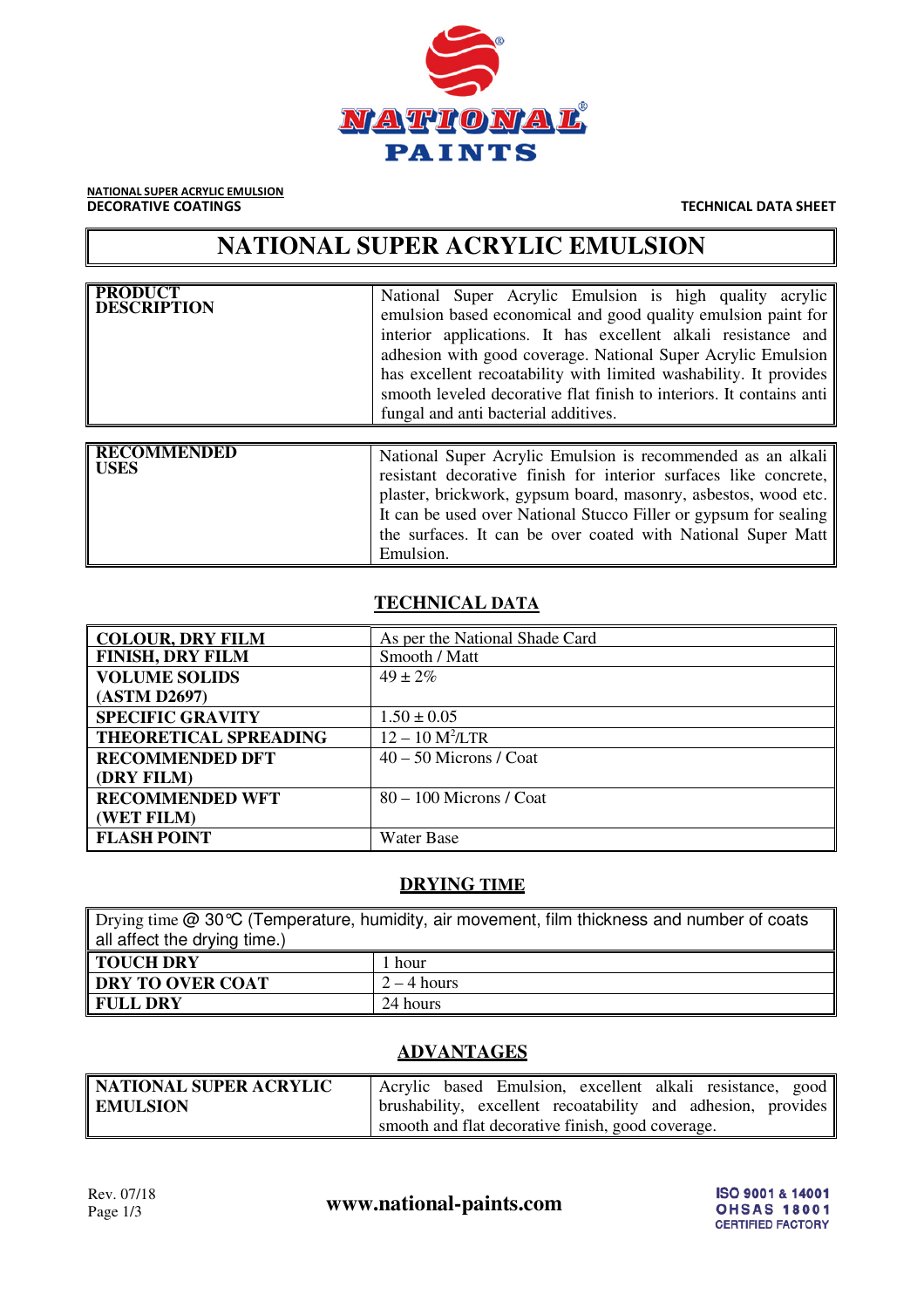

# **APPLICATION INSTRUCTION**

| <b>SURFACE PREPARATION</b> | Before application, the surface should be sound, clean and free $\parallel$ |
|----------------------------|-----------------------------------------------------------------------------|
|                            | from oil, grease, loose particles, dust, etc. Application can be            |
|                            | done by the recommended application methods.                                |

#### **APPLICATION DATA**

| <b>APPLICATION METHOD</b>             | Roller, Brush or Spray                           |
|---------------------------------------|--------------------------------------------------|
| <b>CLEANING/THINNING</b>              | Water                                            |
| <b>THINNER (VOLUME)</b>               | $10 - 15\%$ depends on the method of application |
| <b>CONV. SPRAY REQUIREMENTS</b>       | Possible                                         |
| <b>AIRLESS SPRAY REQUIREMENTS</b>     | Pressure: $2000 - 2500$ psi                      |
| <b>NOZZLE SIZE</b>                    | $0.018" - 0.021"$                                |
| <b>MIXING RATIO (BY VOLUME)</b>       | <b>NA</b>                                        |
| POT LIFE $\circledcirc$ 30°c (100 ml) | <b>NA</b>                                        |

## **SYSTEM**

| <b>RECOMMENDED SYSTEM</b><br>To be applied on prepared surface. | National PVA Primer Sealer for Masonry | l coat  |
|-----------------------------------------------------------------|----------------------------------------|---------|
|                                                                 | (OR)                                   |         |
|                                                                 | National PVA Primer White for Masonry  | l coat  |
|                                                                 | (OR)                                   |         |
|                                                                 | National Acrylic Primer (W.B.)         | 1 coat  |
|                                                                 | <b>National Stucco Filler</b>          | 2 coats |
|                                                                 | National Super Acrylic Emulsion        | 2 coats |

## **NATIONAL/INTERNATIONAL TEST CERTIFICATES**

| Sr.<br>No. | <b>Test Description</b> | <b>Test Reference</b> | <b>Compliance</b>                    |
|------------|-------------------------|-----------------------|--------------------------------------|
|            | VOC                     | $ISO$ 11890 – 2       | <b>Local Regulatory Requirements</b> |

## **ADDITIONAL DATA**

| <b>SHELF LIFE @ 30°C</b> | 18 months, in original sealed container, with proper storage |
|--------------------------|--------------------------------------------------------------|
|                          | conditions.                                                  |